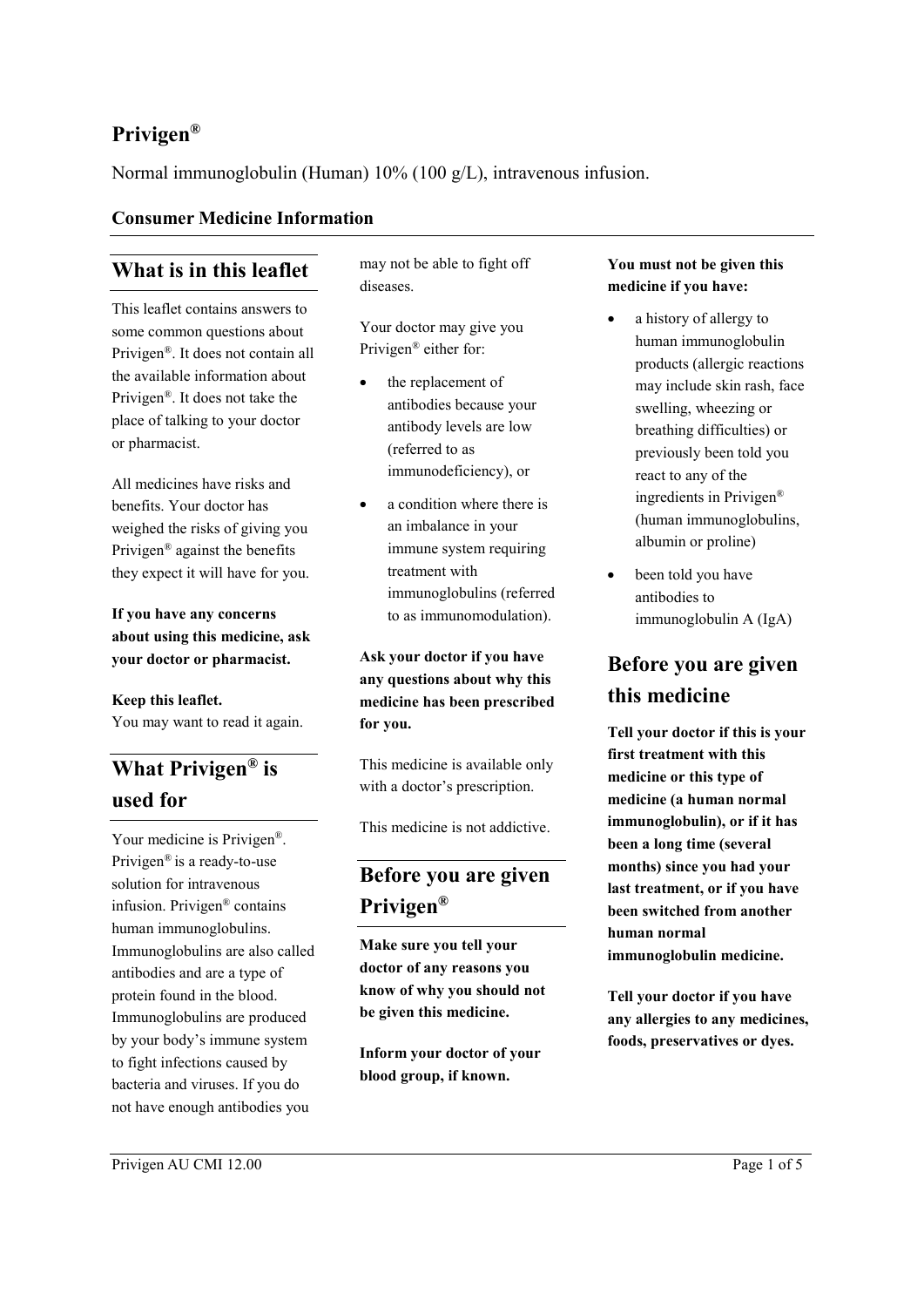### **Tell your doctor if you have, or have had, any of the following medical conditions:**

- hyperprolinaemia type I or II (a genetic disorder causing high levels of the amino acid proline in the blood)
- diabetes
- a history of heart, or blood vessel disease, or blood clots, have thick blood, have been immobile for some time. Also tell the doctor what medicine you are using as some medicines, such as those that contain the hormone estrogen (for example, birth control pills), may increase your risk of developing a blood clot.
- kidney problems or kidney disease
- high blood pressure
- low blood volume (hypovolaemia)
- a condition that causes low antibody levels in your blood (IgA deficiency, hypogammaglobulinaemia or agammaglobulinaemia with or without IgA deficiency)
- frequent headaches or migraine.

#### or if you:

- have blood group A, B or AB
- are overweight
- are over 65 years of age

are taking medicines that can damage your kidneys (nephrotoxic medicines).

**Tell your doctor if you are pregnant, plan to become pregnant or are breastfeeding.** Your doctor can discuss with you the risks and benefits of receiving this medicine if you are, or plan to become pregnant or if you are breast-feeding.

Patients may experience effects, such as dizziness or nausea, during treatment with Privigen® that might affect the ability to drive and use machines. If this happens, you should not drive or use machines until these effects have disappeared.

# **Taking other medicines**

**Tell your doctor if you are taking any other medicines, including any that you obtain without a prescription from your pharmacy, supermarket or health food shop.**

**Vaccinations:** Please inform your doctor if you are planning to have a vaccination. Privigen® may impair the effect of some virus vaccines such as measles, mumps, rubella and varicella for a period of at least 6 weeks, and up to 3 months. After receiving this medicine, a period of 3 months should be allowed before vaccination with some virus vaccines. In the case of

measles vaccine, this effect may last for up to 1 year, so if you are going to receive a measles vaccine you should have your measles antibody status checked.

Please tell your vaccinating doctor about your treatment with Privigen® before receiving any vaccination.

**Blood tests:** Please tell your doctor about your treatment with Privigen® prior to any blood test.

# **Important information about some of the ingredients in Privigen®**

When medicines are made from human blood or plasma, processes are used to prevent infections being passed from the blood/plasma donor to the person receiving the medicine. These processes include careful selection of the people who donate blood and plasma to make sure that those who might be carrying infections are excluded. In addition each donation and pools of donations are tested for indicators of virus/virus infection(s).

Manufacturers of these medicines also include steps in the processing of blood or plasma that inactivate or remove viruses. Despite these processes,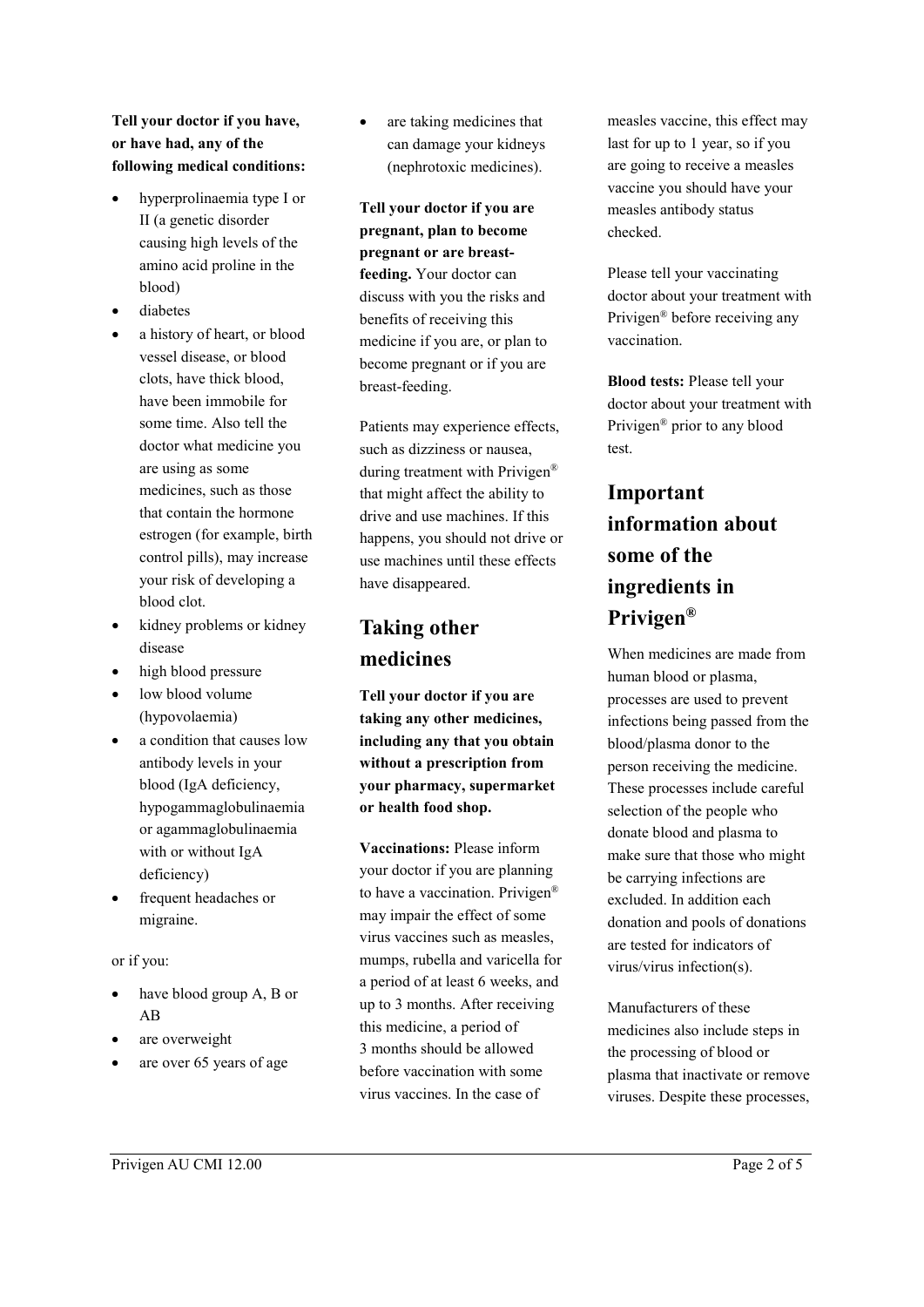when medicines are prepared from human blood or plasma, the possibility of passing on an infection cannot be totally ruled out. Unknown or new viruses or other types of infection could also be passed on.

However, the measures taken in the manufacture of this medicine are considered effective for enveloped viruses such as human immunodeficiency virus (HIV), hepatitis B virus, and hepatitis C virus, and for the non-enveloped viruses hepatitis A (HAV) and B19 virus (B19V).

There is reassuring clinical experience regarding the lack of HAV or B19V infections with immunoglobulins. It is assumed that the antibodies which are in the immunoglobulin product make an important contribution to the viral safety.

#### **Please discuss the risks and benefits of this medicine with your doctor.**

It is recommended that every time you receive a dose of Privigen® **the name and batch number of the product are recorded** in order to maintain a record of the batches used.

## **How to use Privigen®**

**Privigen® is usually administered by your doctor or healthcare professional.**

Privigen® is intended solely for infusion into a vein. Your doctor will decide how much Privigen<sup>®</sup> you will need. The amount depends on your illness, your present condition and your body weight. On the day of your infusion make sure you have had sufficient fluids which will help reduce the risk of side effects. At the beginning of the infusion you will receive Privigen® at a slow infusion rate. If you tolerate this well your doctor can gradually increase the infusion rate.

# **While you are having Privigen®**

### **Things you must do**

If you are about to be started on any new medicine, remind your doctor and pharmacist that you have been given Privigen®.

Tell any other doctors, dentists, and pharmacists who treat you that you have been given this medicine.

If you are going to have surgery, tell the surgeon or anaesthetist that you have been given this medicine. It may affect other medicines used during your surgery.

If you become pregnant while receiving this medicine, tell your doctor immediately.

If you are about to have any blood tests, tell your doctor that you have been given this medicine. Privigen® may interfere with some blood tests. After infusion of this medicine you will have high antibody levels in your blood that may change the results of your blood tests.

### **Side effects**

**Tell the doctor or nurse as soon as possible if you do not feel well while you are being given Privigen®, even if you do not think how you feel is connected with the medicine.** You may need medical attention if you get side effects.

Along with their intended effects, blood products occasionally cause side effects, some of which are serious. Individuals may react differently to similar doses of the same product. This applies to Privigen®. Side effects are more common with the first dose of Privigen®. Most side effects tend to be related to the rate of infusion and are likely to occur during the first hour of infusion. If a side effect occurs, the nurse or doctor may reduce the rate of infusion or the infusion may be stopped.

If you are over 65 years of age you may have an increased chance of getting side effects.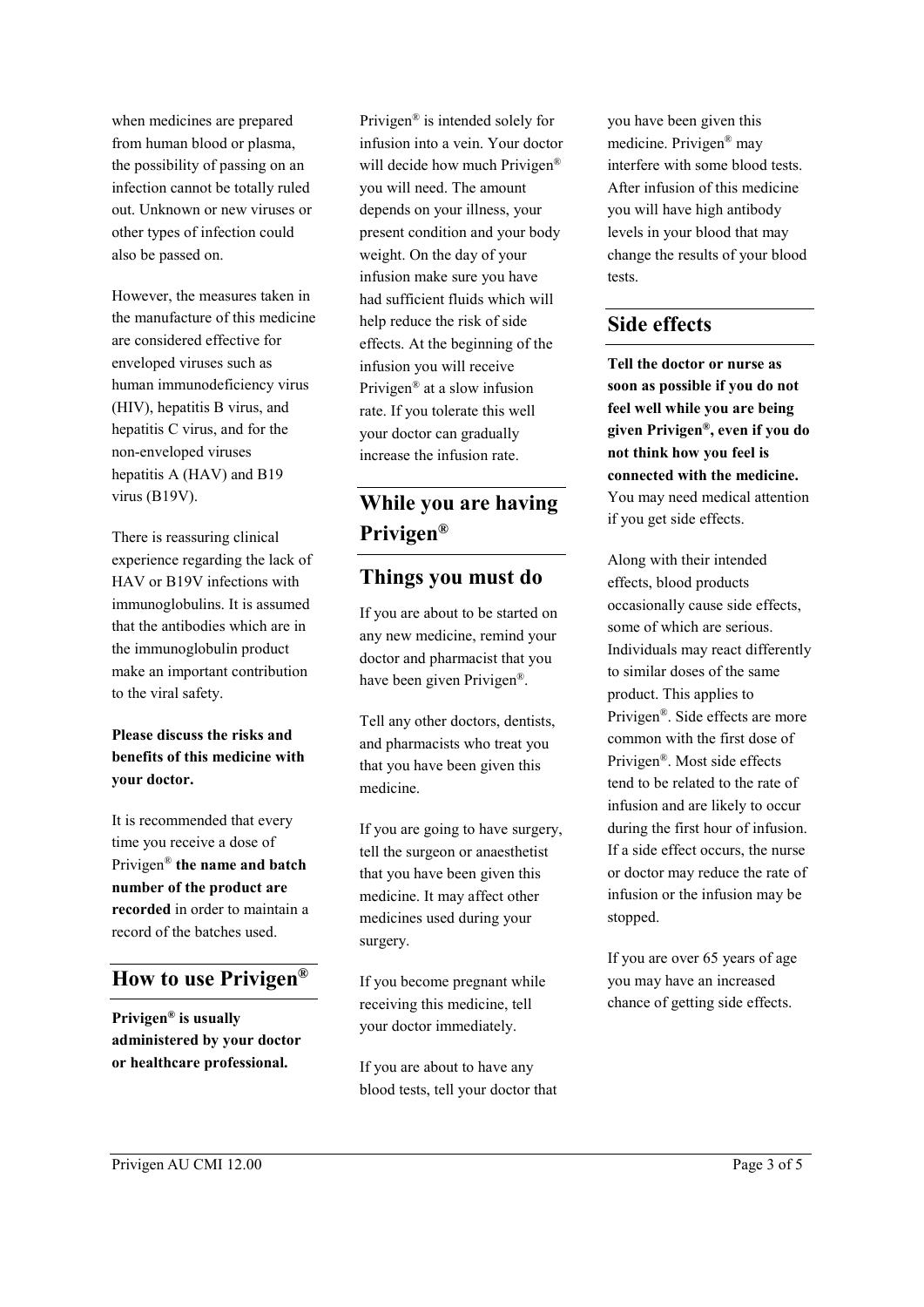**Do not be alarmed by the following list of possible common side effects, these are usually mild and short lived. You may not experience any of them. If you have questions, ask your doctor or pharmacist.**

### **Tell your doctor or pharmacist if you have any of these side effects:**

- headache
- chills
- fever
- flu like illness (including sore throat, blistering or tightness of the throat)
- vomiting
- difficulty breathing, tissue swelling and skin rash (allergic reactions)
- nausea
- pain in a joint or muscle
- fainting, dizziness and light-headedness (low blood pressure)
- paleness of skin
- abdominal pain
- pain, e.g. infusion site
- skin peeling and redness
- flushing (including hot flush)
- diarrhoea
- weakness/tiredness
- tremor.

**If you experience any of the following, tell your doctor immediately or go to the Emergency Department at your nearest hospital:**

- pain/tenderness, swelling/discolouration of an arm or leg
- weakness, or numbness on one or both sides of the body
- shortness of breath
- chest pain
- feeling very tired
- skin becoming yellow
- dark urine
- decreased urine
- decreased alertness or difficulty in speaking
- palpitations/increased heart rate.

In rare cases this type of medicine may cause a sudden fall in blood pressure or a condition called anaphylactic shock, which is an allergic reaction that has symptoms such as low blood pressure (feeling faint) and difficulty breathing.

Severe headache, neck stiffness, drowsiness, fever, inability to stand bright light or painful eye movements may occasionally occur after receiving this medicine.

Rarely, severe breathing problems, light-headedness, drops in blood pressure and fever may occur 1 to 6 hours after receiving this medicine.

The above list includes very serious side effects. You may need urgent medical attention or hospitalisation.

This medicine may affect your blood cell count or liver enzyme levels. Your doctor may conduct blood tests if required.

### **Tell your doctor or pharmacist if you notice anything that is making you feel unwell.**

Other side effects not listed above may also occur in some people. For a full list and explanation of the possible side effects associated with Privigen® please ask your doctor.

# **If you receive too much (overdose)**

As Privigen® is given to you under the supervision of your doctor or trained medical professional, it is very unlikely that you will receive an overdose. If you experience any side effects, tell your doctor immediately.

# **After having Privigen®**

You will be given this medicine in hospital. You will probably not need to keep any bottles of Privigen® at home. However, if you have to keep this medicine at home:

## **Storing Privigen®**

**Keep this medicine where children cannot reach it.** Store this medicine in a cool dry place